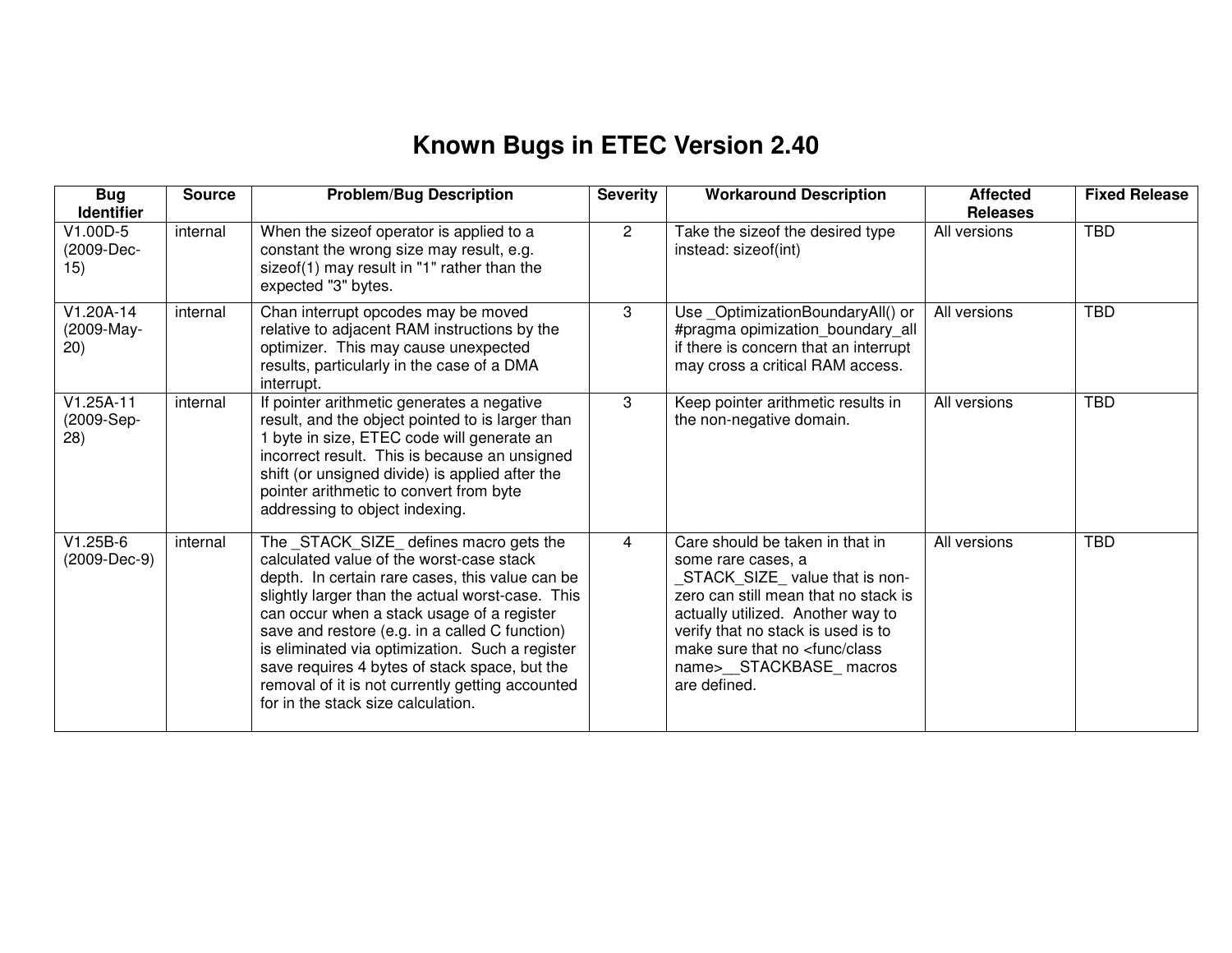| V1.25B-7<br>(2009-Dec-<br>11)   | internal &<br>customer | The optimizer/analyzer does not yet support<br>reentrant functions, whether they be callable<br>C functions or ETEC code fragments.<br>Reentrance is supposed to be detected and<br>cause an error, but in some cases this<br>detection failed, allowing for optimization to<br>continue. Sometimes the result could be a<br>linker crash, or sometimes invalid code<br>generation, or in some cases working code<br>resulted. | 3              | Avoid writing reentrant functions<br>until the ETEC optimizer/analyzer<br>fully supports them.                                                               | All versions     | V1.25C<br>(reentrance<br>detection),<br>TBD (support<br>reentrance) |
|---------------------------------|------------------------|--------------------------------------------------------------------------------------------------------------------------------------------------------------------------------------------------------------------------------------------------------------------------------------------------------------------------------------------------------------------------------------------------------------------------------|----------------|--------------------------------------------------------------------------------------------------------------------------------------------------------------|------------------|---------------------------------------------------------------------|
| $V2.23B-5$<br>(2014-Mar-<br>18) | internal               | In some cases when making a fragment call,<br>and the fragment is contiguous with the calling<br>code (i.e. jump can be eliminated), the link-<br>time optimizer mistakenly optimizes out code<br>it should not.                                                                                                                                                                                                               | $\overline{2}$ | This situation, if encountered, can<br>be corrected by re-arranging the<br>code to prevent the fragment call<br>and fragment code from being<br>continguous. | V2.00A and newer | <b>TBD</b>                                                          |
| $V2.23B-7$<br>(2014-Jun-6)      | customer               | The C preprocessor is currently allowing the<br>same macro to be expanded in multiple<br>replacement passes, which causes the<br>preprocessor to break when such "recursion"<br>is encountered.                                                                                                                                                                                                                                | 3              | Avoid self-referencing<br>preprocessor macros.                                                                                                               | All versions     | <b>TBD</b>                                                          |
| V2.40A-1<br>(2015-Jul-9)        | customer               | The C preprocessor issues a false error when<br>a file ends with a string or character literal,<br>with no space or newline following the " or '<br>character.                                                                                                                                                                                                                                                                 | 4              | Add a newline / carriage return to<br>end the file (the C99 standard<br>actually says a source file not<br>ending in such a way is<br>malformed).            | All versions     | V2.40C                                                              |
| $V2.40A-2$<br>(2015-Jul-16)     | customer               | The eTPU has a 1K global memory physical<br>limit. In certain cases when this limit is<br>exceeded no error message generated and<br>instead an internal diagnostic message is<br>generated or the linker can crash. An error<br>message is now always generated when the<br>limit is exceeded.                                                                                                                                | 3              | Reduce global memory &<br>scratchpad usage below the 1KB<br>limit.                                                                                           | All versions     | V2.40C                                                              |
| $V2.40A-3$<br>(2015-Jul-20)     | internal               | In some cases having a trailing backslash on<br>an include path (as specified by the -I option)<br>was causing a crash when the C<br>Preprocessor was called.                                                                                                                                                                                                                                                                  | 4              | Remove trailing slash from include<br>path.                                                                                                                  | All versions     | V2.40C                                                              |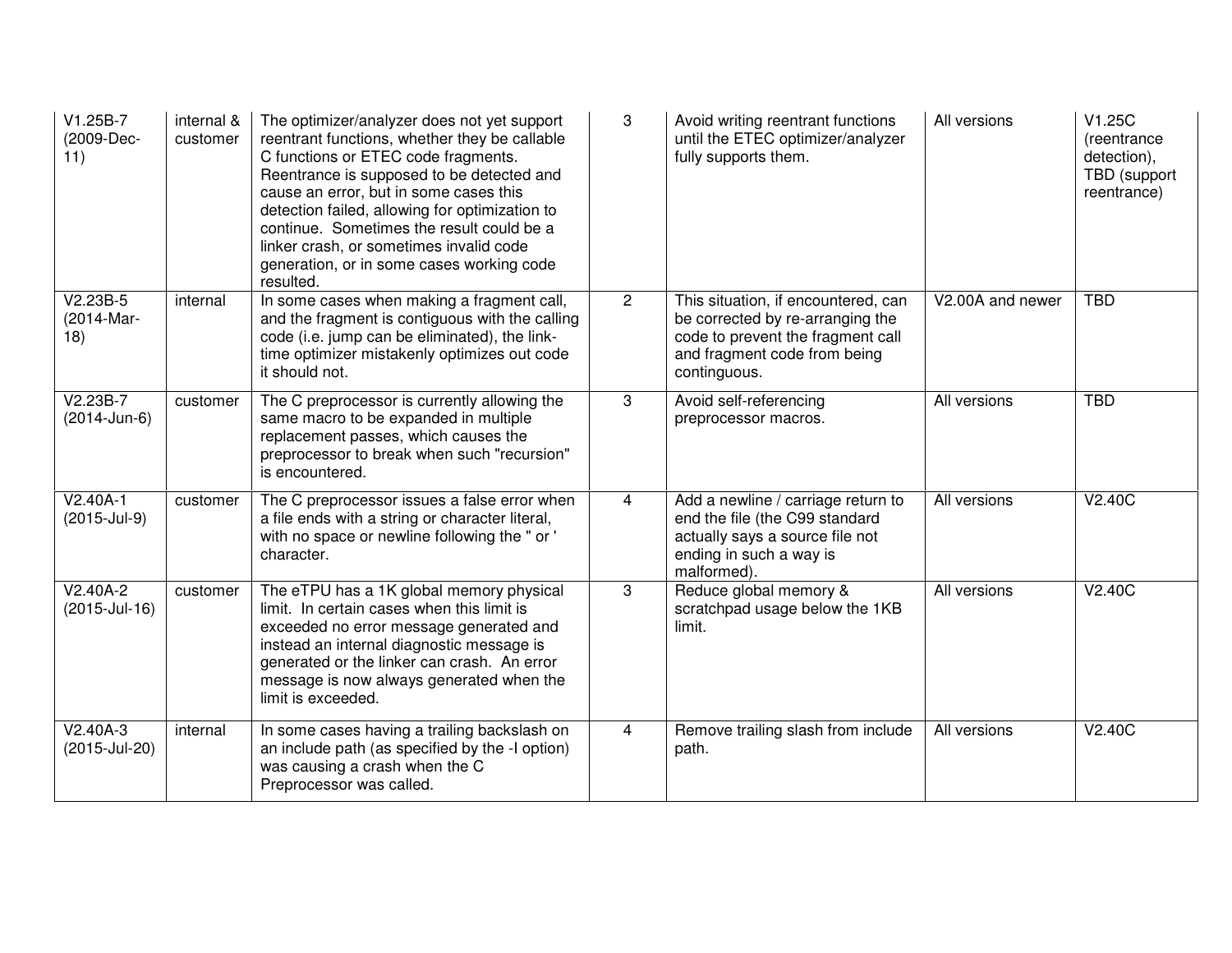| $V2.40A-4$<br>(2015-Jul-20)     | internal | If an include file in a different directory than<br>the original source references an include file<br>back in the original source directory, a<br>compiler crash could result.                                                                   | 3              | Avoid include files in other<br>directories referencing include files<br>in the original source directory. Or<br>easier, add "." to the include<br>search path $(-i=.)$ .                                                                                                                                                                                | V2.40A           | V2.40C        |
|---------------------------------|----------|--------------------------------------------------------------------------------------------------------------------------------------------------------------------------------------------------------------------------------------------------|----------------|----------------------------------------------------------------------------------------------------------------------------------------------------------------------------------------------------------------------------------------------------------------------------------------------------------------------------------------------------------|------------------|---------------|
| $V2.40A-5$<br>(2015-Jul-22)     | internal | Initializing a pointer variable to a non-zero<br>constant value was resulting in a crash.                                                                                                                                                        | 3              | Initialize the pointer value at<br>runtime.                                                                                                                                                                                                                                                                                                              | All versions     | V2.40C        |
| $V2.40A-6$<br>(2015-Jul-29)     | customer | The map file scratchpad section is listing<br>some scratchpad variables that have been<br>optimized away.                                                                                                                                        | $\overline{4}$ | Ignore bad information in map file.                                                                                                                                                                                                                                                                                                                      | All versions     | <b>V2.40C</b> |
| V2.40A-7<br>(2015-Aug-2)        | internal | A case has been found where a register used<br>to pass a function parameter can incorrectly<br>get re-used for a local variable, resulting in<br>incorrect code generation.                                                                      | $\overline{2}$ | Should the problem manifest, the<br>work-around is to make use of the<br>parameter variable before the local<br>variable with which the conflict<br>occurs - this can be accomplished<br>with a dummy transfer. E.g.<br>void SomeFunction(int a)<br>$a = a$ ; // make use of parameter<br>variable a before any other<br>variable usage<br>$\mathcal{U}$ | V2.00A and newer | V2.40C        |
| $V2.40C-1$<br>(2015-Aug-<br>14) | internal | Functions with 32-bit return values are failing<br>to compile by issuing a false error (32-bit int<br>types), or by generating incorrect code (32-bit<br>tag/struct type).                                                                       | 3              | The workaround is to pass the<br>data back via a pointer parameter,<br>rather than as a return value.                                                                                                                                                                                                                                                    | All versions     | V2.40E        |
| $V2.40C-2$<br>(2015-Aug-<br>14) | internal | When a very large eTPU code base is linked,<br>especially if the code contains very long<br>identifiers and man external declarations,<br>there is the possibility of a linker crash due to<br>buffer overflow in ELF/DWARF2 file<br>generation. | 3              | Suppress ELF file output, if not<br>needed for simulation or debug.<br>Reduce unnecessary external<br>declarations.                                                                                                                                                                                                                                      | All versions     | V2.40E        |